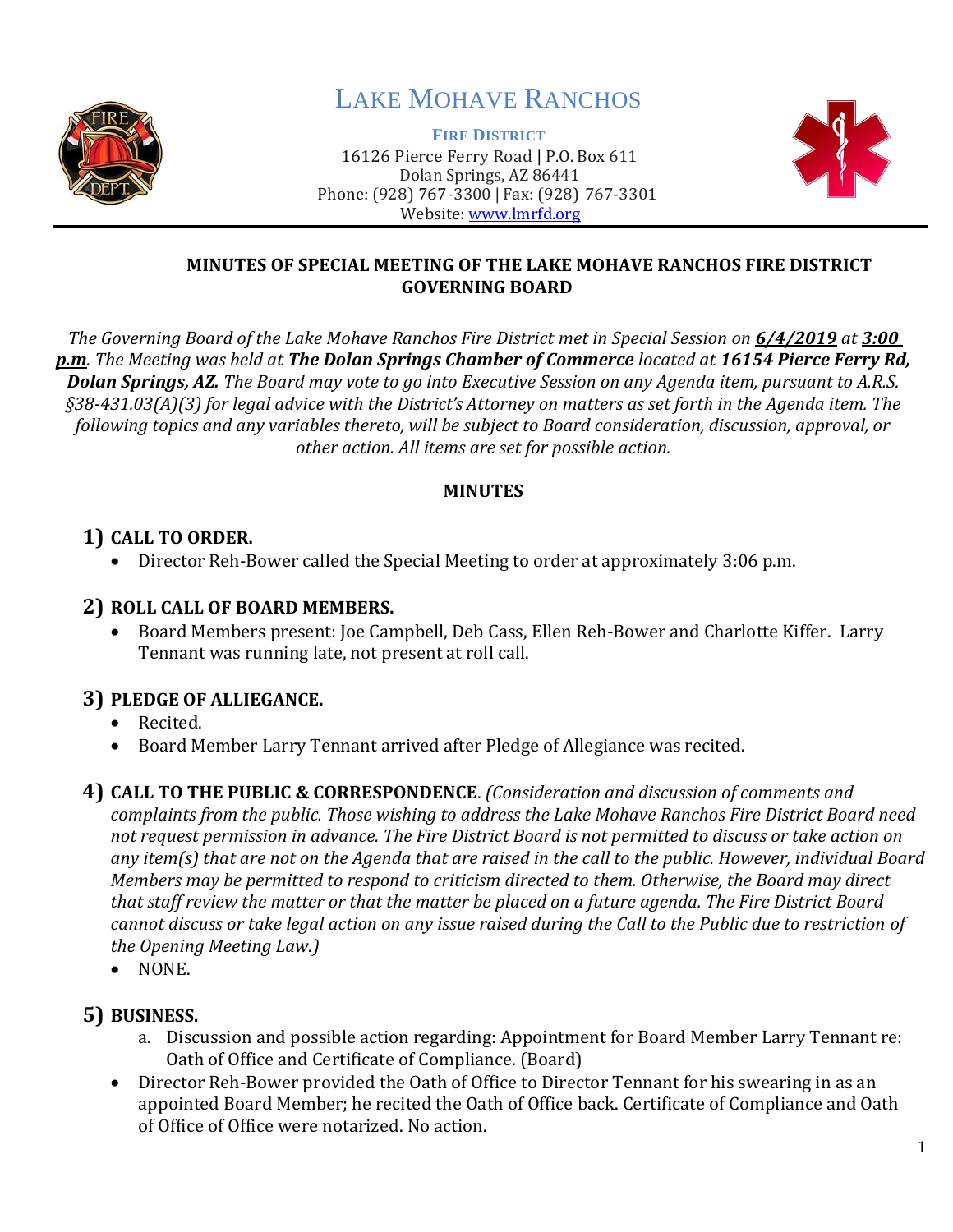- b. Discussion and possible action regarding: Nomination of Board Chairperson to fill vacated Chairperson seat. (Cass)
- Discussion ensued about Director Tennant being Chairperson, he respectfully declined. Director Campbell nominated Director Cass for Board Chairperson. Director Kiffer expressed her interest in being Chairperson. Director Tennant 2nd. Directors Campbell, Tennant and Cass voted, "Aye." Directors Kiffer and Reh-Bower voted, "Nay." Motion carried, 3-2.
	- c. Discussion and possible action regarding: Nomination of Board Clerk. (Cass)
- Director Kiffer nominated Director Reh-Bower for Board Clerk. Director Tennant 2<sup>nd</sup>. Directors Kiffer, Tennant, Cass, Campbell and Reh-Bower voted, "Aye." Motion carried, unanimously.

## **6) EXECUTIVE SESSION***.*

- 1. *Board of Directors may vote to go into Executive Session pursuant to A.R.S. §38-431.03 (A)(1) for personnel matters pursuant for the following matters:*
	- a. Discussion regarding: Personnel Matter re: Tim Bonnee re: Interim Fire Chief Contract re: review regarding terms within Contract. (Board)
	- Director Campbell motioned to exit Public Session to enter Executive Session. Director Reh-Bower 2nd. Directors Campbell, Reh-Bower, Cass, Tennant and Kiffer voted, "Aye." Motion carried, unanimously.
	- Public Session adjourned for Executive Session at approximately 4:44 p.m.
	- Executive Session adjourned at approximately 7:05 p.m.
	- Public Session reconvened at approximately 7:05 p.m.

# **7) BUSINESS**.

- a. Discussion and possible action regarding: Approval of Interim Fire Chief Contract for Tim Bonnee. (Board)
- Director Cass motioned to have Interim Fire Chief Tim Bonnee paid \$56,900.00 starting  $6/1/2019$  with Contract under review for approval. Director Campbell  $2<sup>nd</sup>$ . Directors Cass, Campbell, Tennant and Kiffer voted, "Aye." Director Reh-Bower voted, "Nay." Motion carried 4- 1.
	- b. Discussion and possible action regarding: Kingman Dispatch IGA (Intergovernmental Agreement) Contract re: annual renewal for FY 19/20. (Administration)
- Ms. Jackson explained the rate has increased approximately \$3,000.00 annually as explained by former Chief DeMaio, noting the call volume was a reason. She explained the Contract has the same standard-issue verbiage along with a Signature page for the Board Chairperson, noting it's currently listed with Director Reh-Bower and the Chief for signing. It was also explained that it's paid Quarterly at approximately (rough estimate) \$4,000.00 currently. Director Reh-Bower motioned to renew the Contract with Kingman Dispatch – IGA for FY 19/20, Director Cass 2nd. Directors Reh-Bower, Cass, Kiffer, Campbell and Tennant voted, "Aye." Motion carried, unanimously.
	- c. Discussion and possible action regarding: Pick-Up Truck purchase for Chief vehicle, and purchase of equipment and gear for Suppression Personnel. (Cass)
- Discussion ensued regarding current Brush Truck (Type 6) and its future use for Wildland and in District responses to brush fires, etc. Discussion involving a Command Vehicle for the Chief ensued regarding pricing, mileage, vehicle type, light packages, along with vehicle being able to hold a back board, turnouts and ALS gear. Discussion ensued about looking into locations for donations of a Vehicle and/or better pricing for fleet, along with checking additional surplus locations. More information on a vehicle to be provided by the Chief. Discussion ensued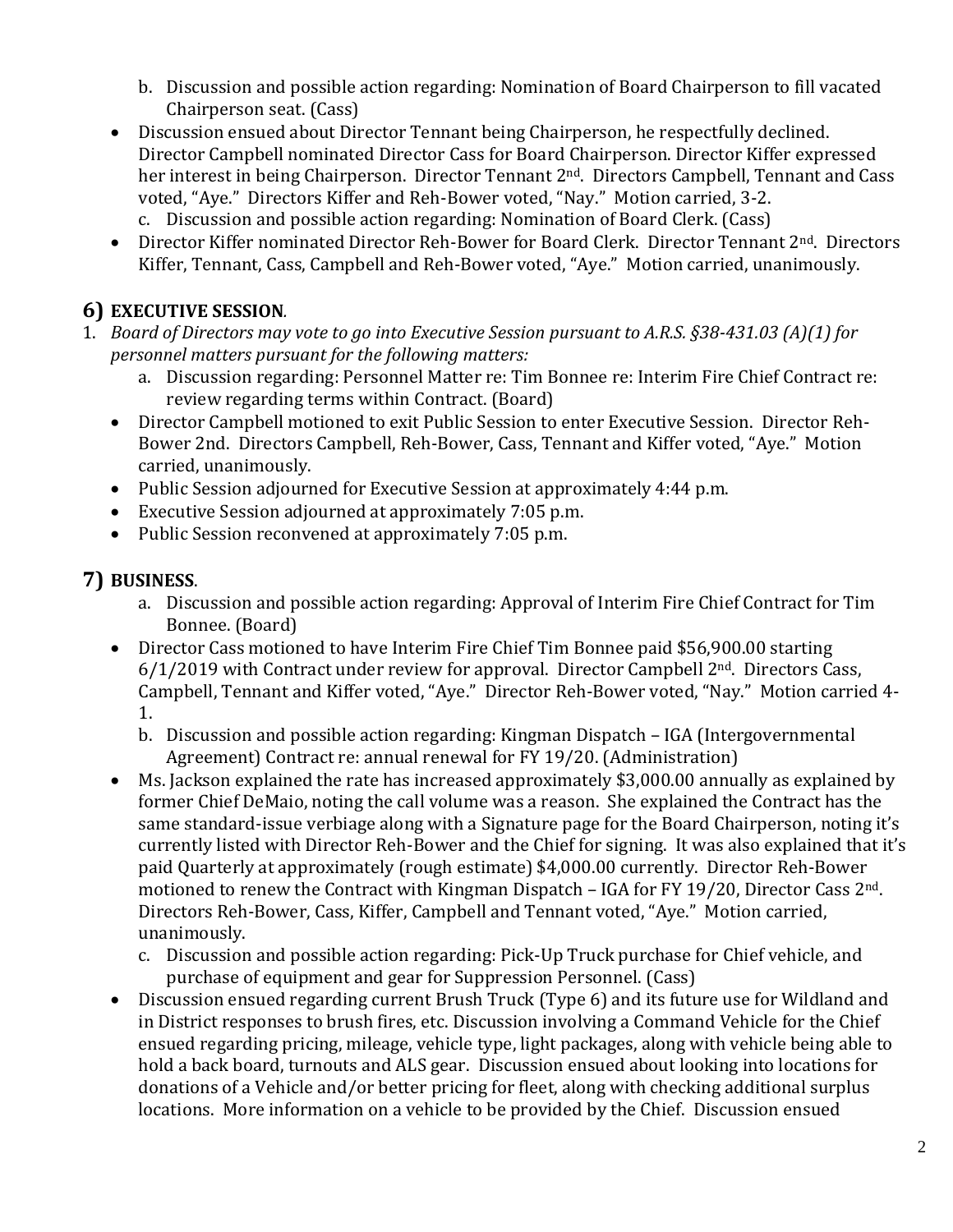regarding needed equipment and gear for the Suppression Personnel, such as: turnouts and SCBA's. It was noted that items are being sought from other Organizations for donation, as well. Chief Jenkins (Oatman) is letting LMRFD crews use turnouts, until LMRFD can obtain what is needed. It was explained that certain equipment and gear that is necessity is outdated or reached service life. Chief Bonnee noted currently there is a grant out for the turnouts. The Chief asked for time to provide quotes to the Board about the needed equipment and gear by next Regular Meeting. Tabled to the next meeting.

- d. Discussion and possible action regarding: Referral regarding Fitness for Duty Evaluation re: Administrative Assistant. (Kiffer/Cass)
- It was explained that Legal Counsel advised the Board that the District is responsible for the mileage, meals, hotel, and the transportation for the employee; the District would be responsible for the daily wage for the employee's husband only if she was incapable of driving herself; That receipts would be turned in and the Board would reimburse for the expenses incurred. It was explained the location is in Phoenix and that it was a 1-day appointment and the information should be in the Office for the referral to be made. The cost of the visit is \$2,000-5,000 with a Report going to the Attorney. The Chief was provided the Administrative Assistant job description to provide the Physician and to make the referral for the Evaluation. No action.
	- e. Discussion and possible action regarding: Reimbursement of overpayment from PSPRS to former employees. (Reh-Bower/Administration)
- It was advised that this was an error on PSPRS side, and they have left the option to the District's affected to retrieve the funds from the participants. One of the 2 participants is deceased. The monies overpaid are from 7 years ago and Ms. Jackson noted it was not at fault of the District. Director Tennant motioned to write-off the balance, Director Cass 2<sup>nd</sup>. Directors Tennant, Cass, Kiffer, Campbell and Reh-Bower voted, "Aye." Motion carried, unanimously.
	- f. Discussion and possible action regarding: Resolution 2019-002 Records Retention. (Reh-Bower)
- Explanation of the laws regarding Records Management was provided and it was explained the reason for the Resolution was to show intent to work productively to ensure Records compliance. Director Reh-Bower motioned to adopt Resolution 2019-002, Director Cass 2<sup>nd</sup>. Director Cass noted a change on month notated on Resolution from May to June. With that change, Directors Reh-Bower, Cass, Campbell, Tennant and Kiffer voted, "Aye." Motion carried, unanimously.
	- g. Discussion and possible action regarding: LMRFD Personnel Social Media/Correspondence/Communication Policy draft. (Cass/Reh-Bower)
- Item tabled for Director Tennant to review.
	- h. Discussion and possible action regarding: LMRFD Interim Fire Chief/Fire Chief/Resident Fire Chief re: hiring and application process, announcement and ad re: Part-Time or Full-Time position. (Reh-Bower)
- Discussion regarding Part-Time/Full-Time Chief and the application process took place with changes made via discussions that were agreed upon to the application process documentation; benefits, salary, qualifications, Part-Time and Full-Time, along with hours of operation for a Chief and possible housing in St. 42 as part of employment package . Director Cass and Director Campbell didn't agree with a Part-Time Chief. Discussion of a Battalion Chief and a Part-Time Chief ensued. Resident Fire Chief was discussed, with the idea of St. 42 being living quarters for a Chief, with a reduction in pay as compensation for housing. Director Tennant favors a Full-Time Chief, noting it's better for the public and for the responsibilities. Director Campbell stated he had 27 years in the Fire Service and it's important for the people to know who the Chief is. It was acknowledged that there are Budget constraints involved as well. Director Tennant motioned to make an application for Full-Time and an application for Part-Time.